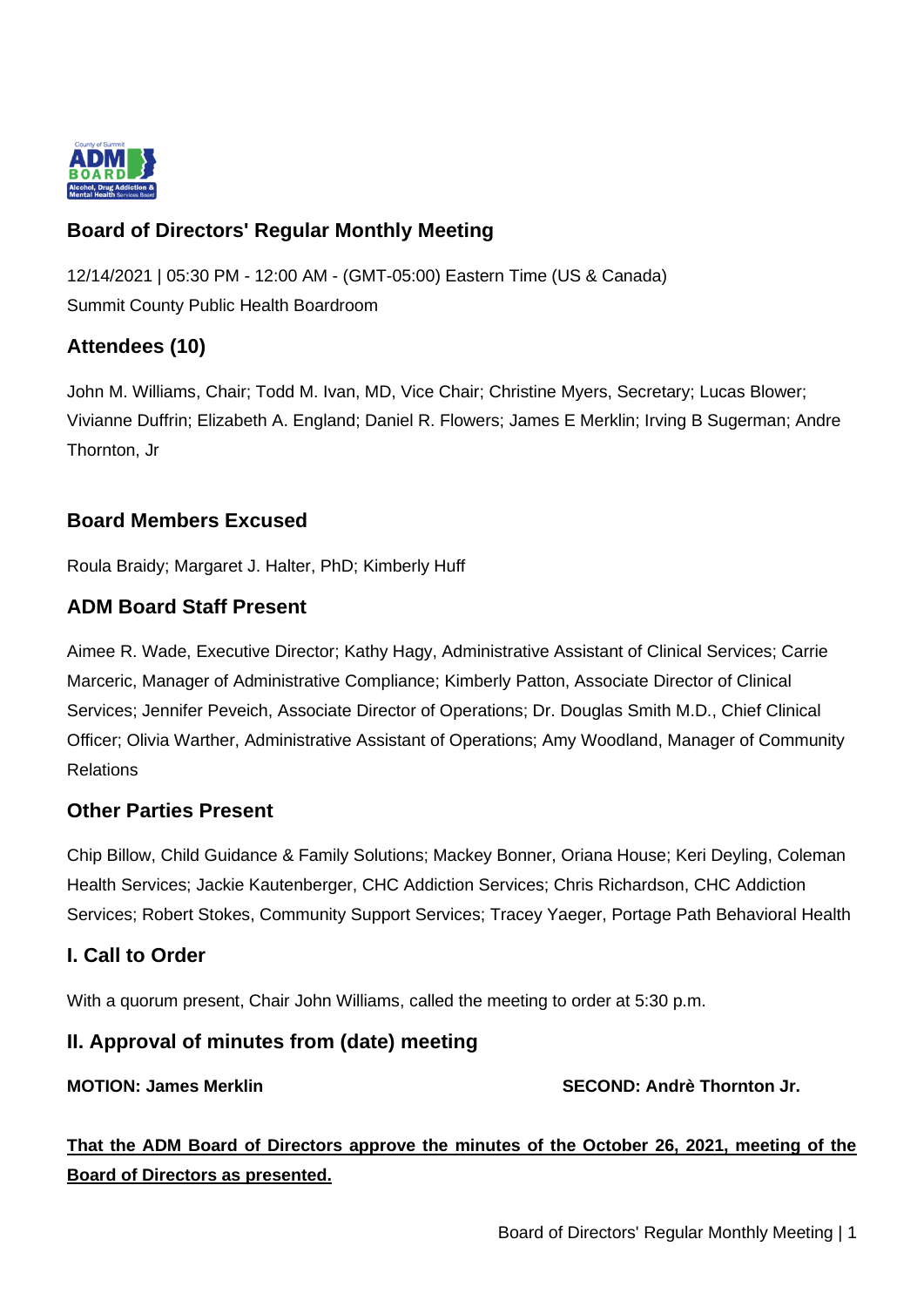#### **Abstention- Daniel Flowers**

## **III. Board Education**

None

# **IV. Ownership Linkage and Accountability**

- **A. Chair Report-** John Williams
	- Chair Williams had nothing to report this month, but he wished all in attendance safe, healthy, and happy holidays.

#### **B. Executive Directors Report-** Aimee Wade

- Executive Director Wade spoke on the Lump Sum COVID-19 Payment that was presented to ADMs provider agencies. 17 of our 18 providers invoiced ADM for the lump sum of payments. \$7,906,425 was paid from existing contracts to help support our agencies to get to the end of the calendar year.
- 14 out of 19 eligible providers applied for the Recruitment & Retention funding. The remaining 5 providers did not take advantage of this grant due to the diversity of their programs and payers. A total of \$420,180 was awarded.
- ADM spoke with the Akron Community Foundation regarding their Hope & Healing grants as part of the County opiate abatement strategy and requested that those applications received from current ADM contract agencies come to us for further collaboration. The ADM Board supported over \$109,640 in grants for opiate abatement efforts that were not funded through the Hope and Healing Grant initiative.
- ADAMH Boards across the state are having a hard time recruiting and retaining board members. There is legislation being written now to discuss hybrid or virtual meetings for members or applicants who still do not feel comfortable meeting in a public space.
- The Board of Directors are invited to attend our legislative action day on January 25th, 2022. Board members will have the opportunity to speak to local legislators and attend a brief member workshop meeting.

#### **C. Chief Clinical Officer Report-** Dr. Doug Smith

- Dr. Smith spoke on House Bill 439, which will add a 5th criteria to the pink slip. He and a few other advocates from Summit County will testifying in support of this legislation..
- COVID-19 cases are growing. Though 3.6 billion people worldwide are vaccinated, there are over 50,000,000 people infected by the virus. Many studies say the omicron variant is less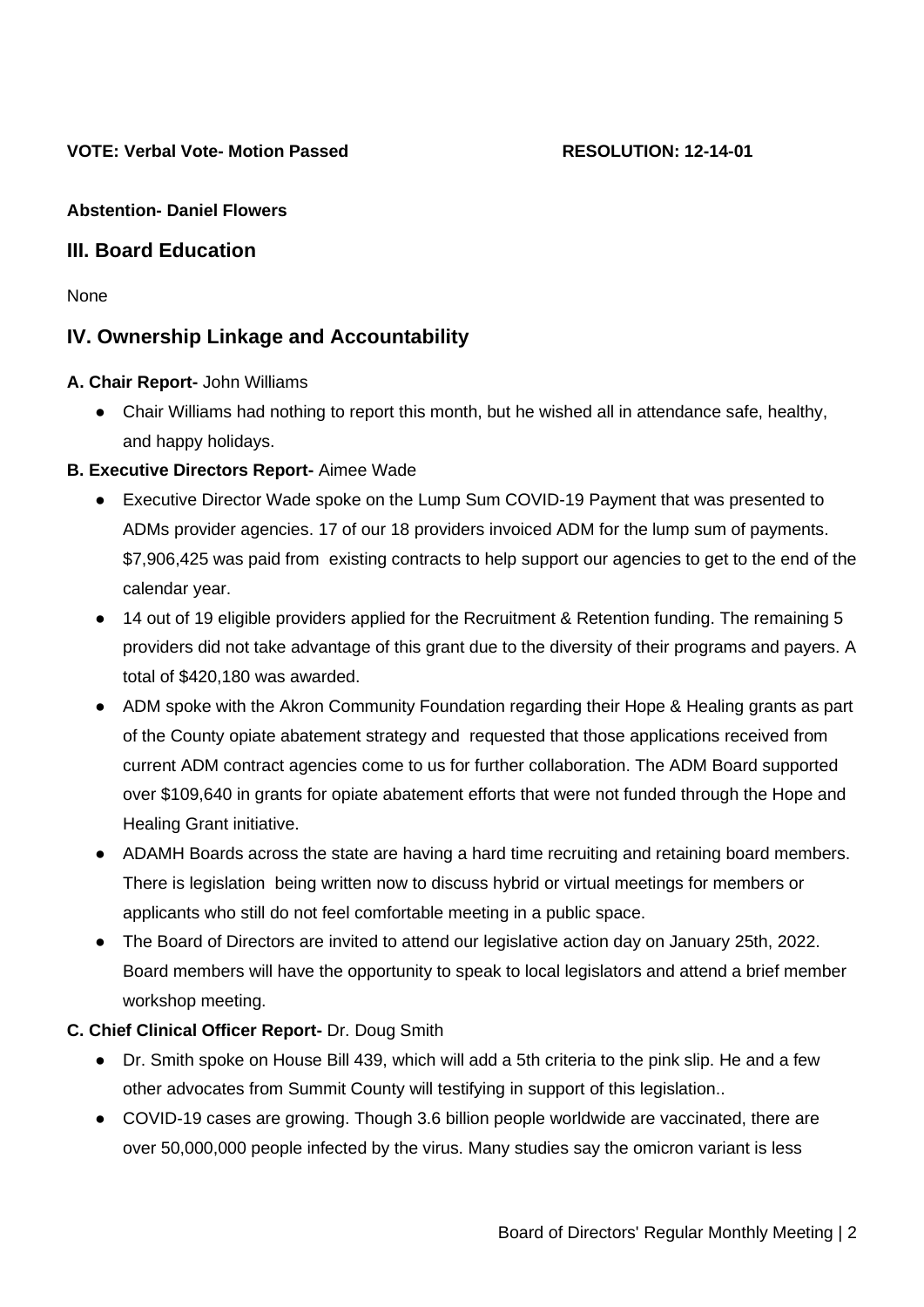dangerous, and less likely to kill those infected. South Africa released a study that shows fully vaccinated people are largely protected against severe disease.

# **V. Comments from the Public**

Dr. Tracey Yaeger from Portage Path Behavioral Health expressed thanks to the Board of Directors for the Lump Sum COVID payment. This was critical to Portage Path and they greatly appreciate the Board's efforts.

## **VI. Consent Agenda**

- A. ADM Funding Awards Report
- B. New Contracts & Authorization to Sign

#### **MOTION: Daniel Flowers SECOND: Lucas Blower**

**That the ADM Board of Directors, approve the funding awards for October and November 2021 and, having funds available and certified by the Fiscal Officer as required by ORC 5705.41(D), the Board Authorizes the Executive Director to sign the contracts presented in the attached list on behalf of the ADM Board, in accordance with the requirements contained with ORC 340.**

**VOTE: Verbal Vote – Motion Passed RESOLUTION: 12-14-02**

**Abstention- Christine Myers**

#### **VII. Committee Reports**

#### **A. Assurance Committee-** Margaret Halter, PhD, Chair

- The Assurance Committee met on December 7th, 2021 and discussed monitoring suicide and overdose data, direct inspection of the board, and the pending marijuana legalization legislation. They determined they will educate themselves as a committee on the potential legalization of marijuana and approach the Board of Directors with their findings.
- **B. Executive Compensation Committee-** Andrè Thornton, Jr., Chair
	- Information from this committee's November 15th meeting was discussed in Executive Session.
- **C. Fiscal Oversight Committee-** James Merklin, Chair
	- The Fiscal Oversight Committee had its first meeting on December 8th, 2021. They established meeting dates for the coming year and had a discussion about section 2.5 of the monitoring report. They also spoke about other priorities they plan to tackle in 2022. The Committee's Chair plans to conduct a discussion with OACBHA to see what other ADM Boards do from a fiscal oversight perspective.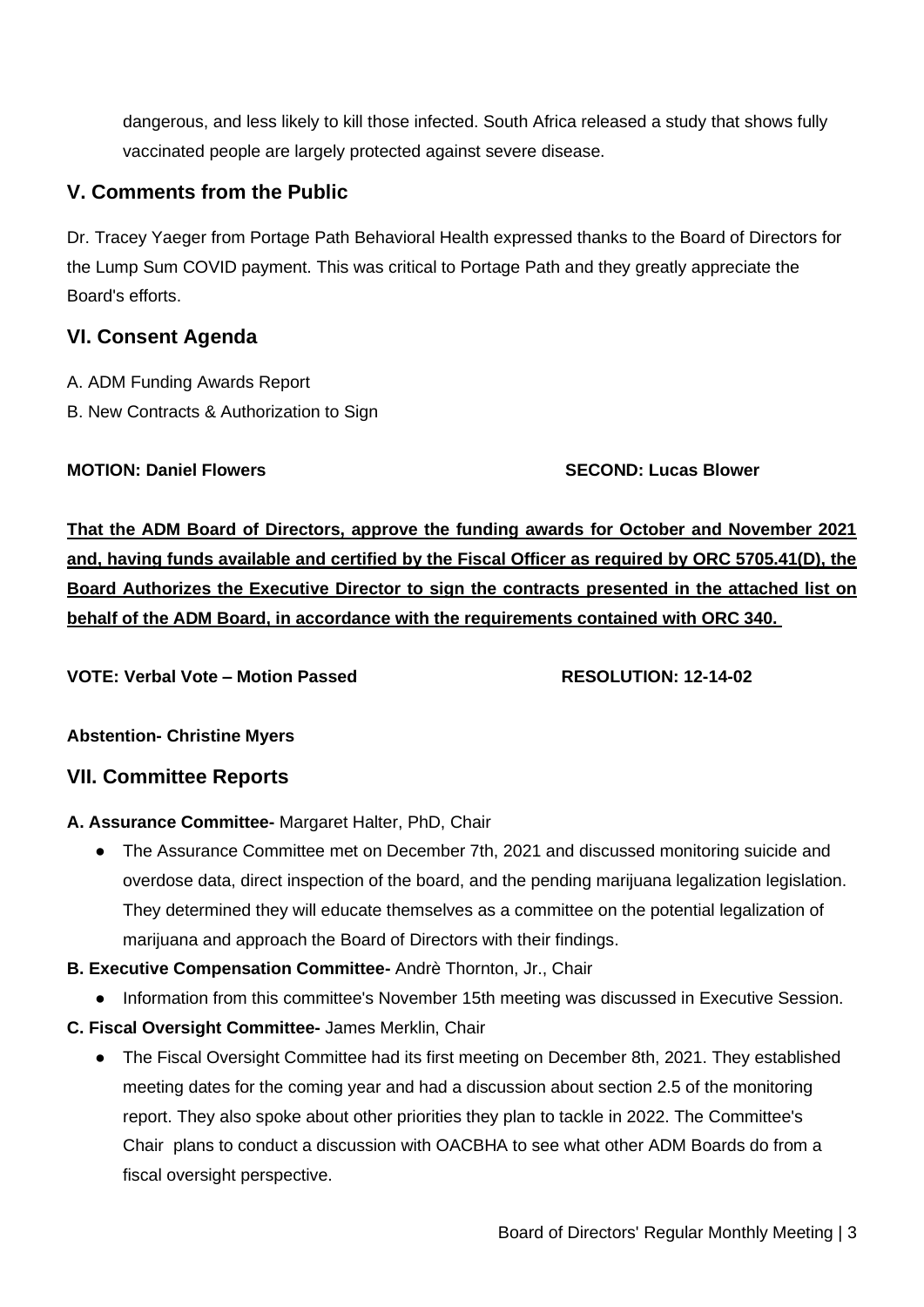Board of Directors' Regular Monthly Meeting | 4

#### **D. Governance Committee-** Daniel Flowers, Chair

• The Governance Committee had their most recent meeting on November 10th, 2021. They reviewed the terms of board members and found nothing to report on this, though they continue to monitor it. Their discussion on this day was primarily a finalization of the Global Ends.

#### **MOTION: Governance Committee SECOND: Irving Sugerman**

**That the ADM Board of Directors approve the Global Ends and Reporting Schedule as presented by the Governance Committee.**

VOTE: Verbal Vote – Motion Passed RESOLUTION: 12-14-03

# **VIII. Unfinished Business**

None

# **IX. New Business**

- A. December 2021 Executive Limitations & Board Self Monitoring Reports
- 1. Policy 2.0 General Management Constraint a. Vote on Compliance

#### **MOTION: Daniel Flowers SECOND: Christine Myers**

# **That the ADM Board of Directors find the Executive Director in compliance with Policy 2.0 General Management Constraint.**

#### VOTE: Verbal Vote – Motion Passed RESOLUTION: 12-14-04

2. Policy 2.1 Treatment of Constituents a. Vote on Compliance

# **MOTION: Andrè Thornton Jr. SECOND: Lucas Blower**

# **Treatment of Constituents**

**That the ADM Board of Directors find the Executive Director in compliance with Policy 2.1** 

**VOTE: Verbal Vote – Motion Passed RESOLUTION: 12-14-05**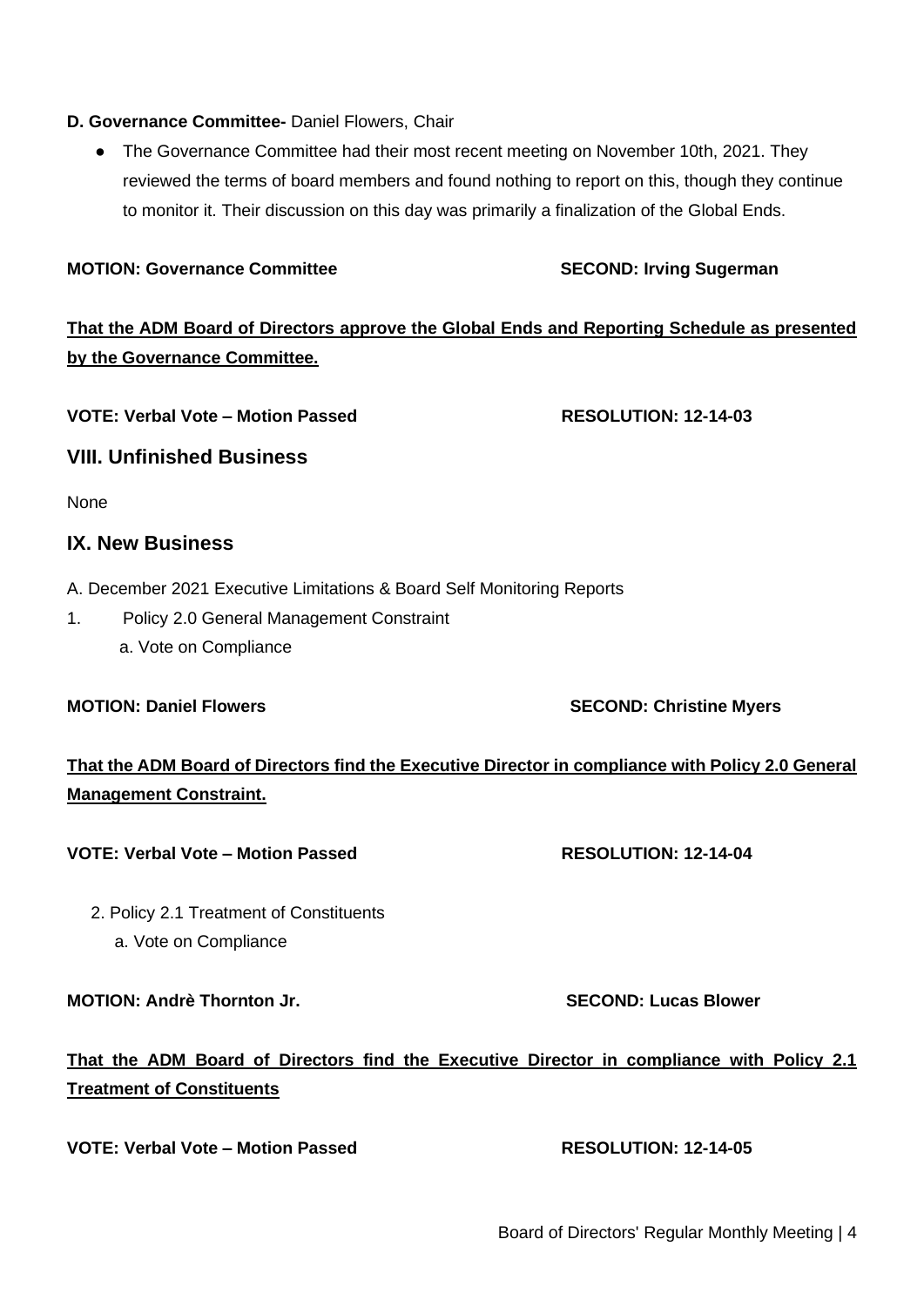3. Policy 2.5 Financial Conditions & Activities a. Vote on Compliance

**MOTION: Daniel Flowers SECOND: Elizabeth England** 

**That the ADM Board of Directors find the Executive Director in compliance with Policy 2.5 Financial Conditions and Activities.**

#### VOTE: Verbal Vote – Motion Passed RESOLUTION: 12-14-06

4. Policy 4.3 Delegation to the Executive Director

#### **VIII. Executive Session**

#### **MOTION: John Williams**

#### **That the ADM Board of Directors adjourn to Executive Session:**

**1. To consider the purchase or sale of property for public purposes, the sale of property at competitive bidding, or the sale or other disposition of unneeded, obsolete, or unfit-for-us property in accordance with section 505.10 of the Ohio Revised Code.**

**2. For the purpose of preparing for, conduction or reviewing negotiations or bargaining sessions with a public employee regarding their compensation or terms or conditions of their employment per Ohio Revised Code 121.22 (G)(1).**

**Chair Calls Roll for executive session: Todd M. Ivan- Aye James E. Merklin- Aye Andrè Thornton, Jr.- Aye Vivianne Duffrin- Aye John M. Williams- Aye Lucas Blower- Aye Christine Myers-Aye Irving B. Sugerman-Aye Elizabeth England- Aye Daniel R. Flowers- Aye**

#### **RESOLUTION: 12-14-07**

The Board of Directors adjourned to Executive Session at 6:04 p.m.

● Jennifer Peveich was invited by the Board to stay for Executive Session.